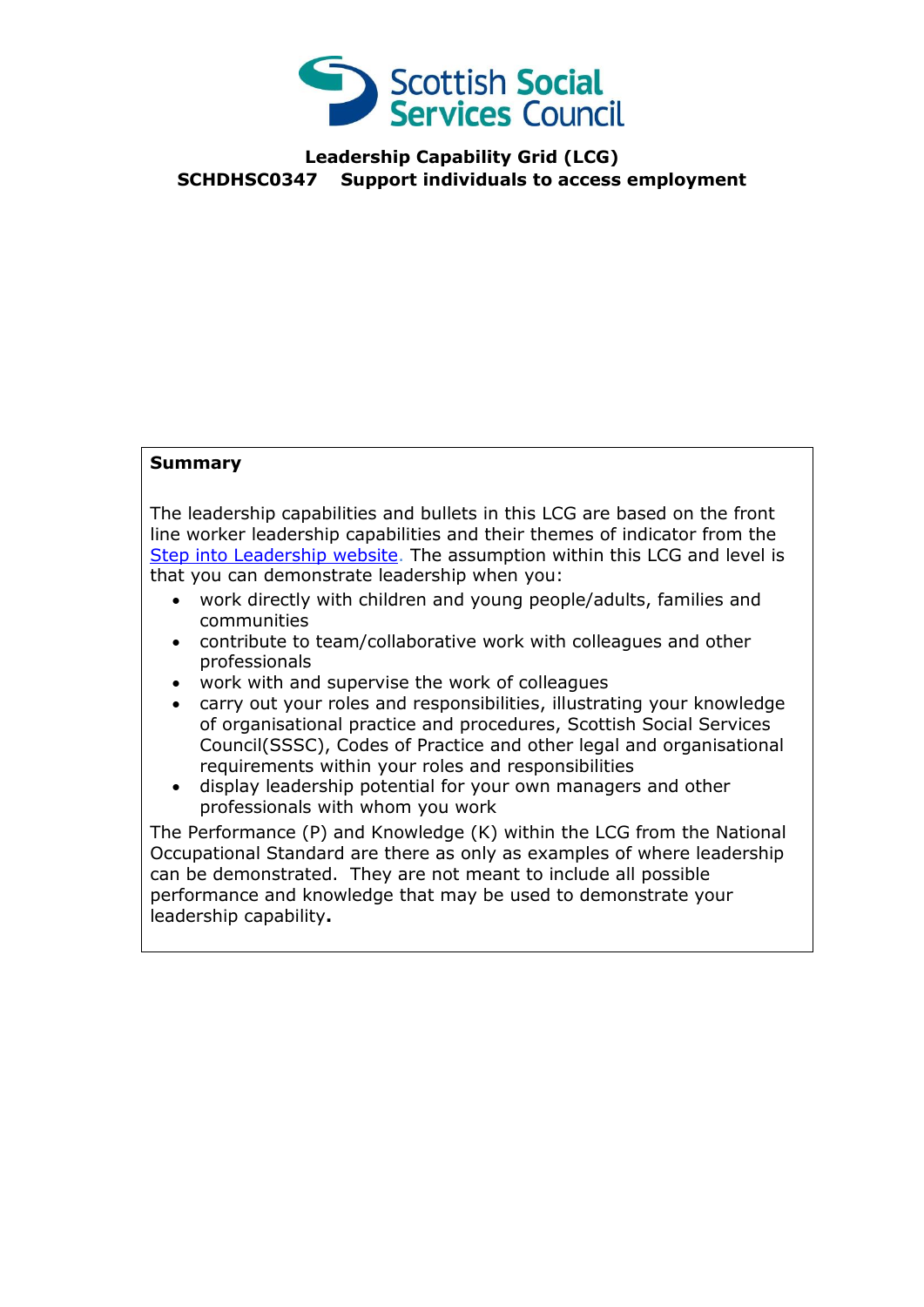

## **Leadership Capability Grid (LCG) SCHDHSC0347 Support individuals to access employment**

| Leadership<br>capabilities                 | When supporting individuals to access employment you can<br>demonstrate leadership capabilities by:                                                                                                                                                                                                                                                                                                                                                                                                                                                                                                                                                                                                                                                                                                                                                                                             |
|--------------------------------------------|-------------------------------------------------------------------------------------------------------------------------------------------------------------------------------------------------------------------------------------------------------------------------------------------------------------------------------------------------------------------------------------------------------------------------------------------------------------------------------------------------------------------------------------------------------------------------------------------------------------------------------------------------------------------------------------------------------------------------------------------------------------------------------------------------------------------------------------------------------------------------------------------------|
| <b>Vision</b>                              | Providing a vision for those with whom you work and your organisation<br>when you:<br>• See how best to make a difference when providing active support ( $P2$ -<br>25; K1-5, 11, 16, 24-25, 34+ <sup>1</sup> -35, 37-44)<br>• Communicate and promote ownership of the vision when providing<br>active support (P2-25; K1-5, 11, 16, 24-25, 34+-35, 37-44), seeking<br>advice $(P7, 11; K20)$ and working with others $(P10, 19, 23)$<br>• Promote social service values through active participation and<br>personalisation (P2-25; K1-5, 11, 16, 24-25, 34+-35, 37-44), seeking<br>advice $(P7, 11; K20)$ and working with others $(P10, 19, 23)$<br>See the bigger picture when demonstrating knowledge and practice of<br>$\bullet$<br>organisational, local and national policies and procedures whilst<br>supporting individuals to access employment (All P; K6, 8-9, 26-27, 32-<br>34) |
| Self-<br>leadership                        | Displaying self leadership when you:<br>• Demonstrate and adapt leadership when supporting individuals to<br>access employment (All $P$ ; K23)<br>Improve own leadership by seeking advice (P7, 11; K20) and self<br>reflection $(K23)$<br>• Take intelligent risks when supporting individuals to access employment<br>$(P9, 20; K23, 26-31)$<br>• Demonstrate and promote resilience (All $P$ ; K3, 4, 19, 30)<br>Challenge discrimination and oppression (P23; K 1, 4, 30, 42-43)                                                                                                                                                                                                                                                                                                                                                                                                            |
| <b>Motivating</b><br>and inspiring         | Motivating and inspiring others when you:<br>• Inspire people by personal example ( $P2-25$ : K14-20)<br>• Recognise and value the contribution of others (P2-25; K 9-10, 20)<br>• Support the creation of a learning and performance culture (All P; K16-<br>20, 23; 34-35, 44)                                                                                                                                                                                                                                                                                                                                                                                                                                                                                                                                                                                                                |
| <b>Empowering</b>                          | Empowering people when you:<br>Enable leadership at all levels (P2-25; K8-9; 16-20)<br>• Support the creation of a knowledge and management (All $P$ ; K16-20,<br>23, 34-35, 44)<br>• Promote professional autonomy (P2-25; K16-20, 23-25)<br>• Involve people in development and improvement (P2-25; K16-20, 34-<br>35, 44)                                                                                                                                                                                                                                                                                                                                                                                                                                                                                                                                                                    |
| <b>Collaborating</b><br>and<br>influencing | Collaborating and influencing when you:<br>Promote partnership working (P2-25; K11, 14-20)<br>Influence people (P2-25; K11, 14-20)                                                                                                                                                                                                                                                                                                                                                                                                                                                                                                                                                                                                                                                                                                                                                              |

<sup>1</sup> There are two K34 so the second one has been identified as  $43+$ 

-